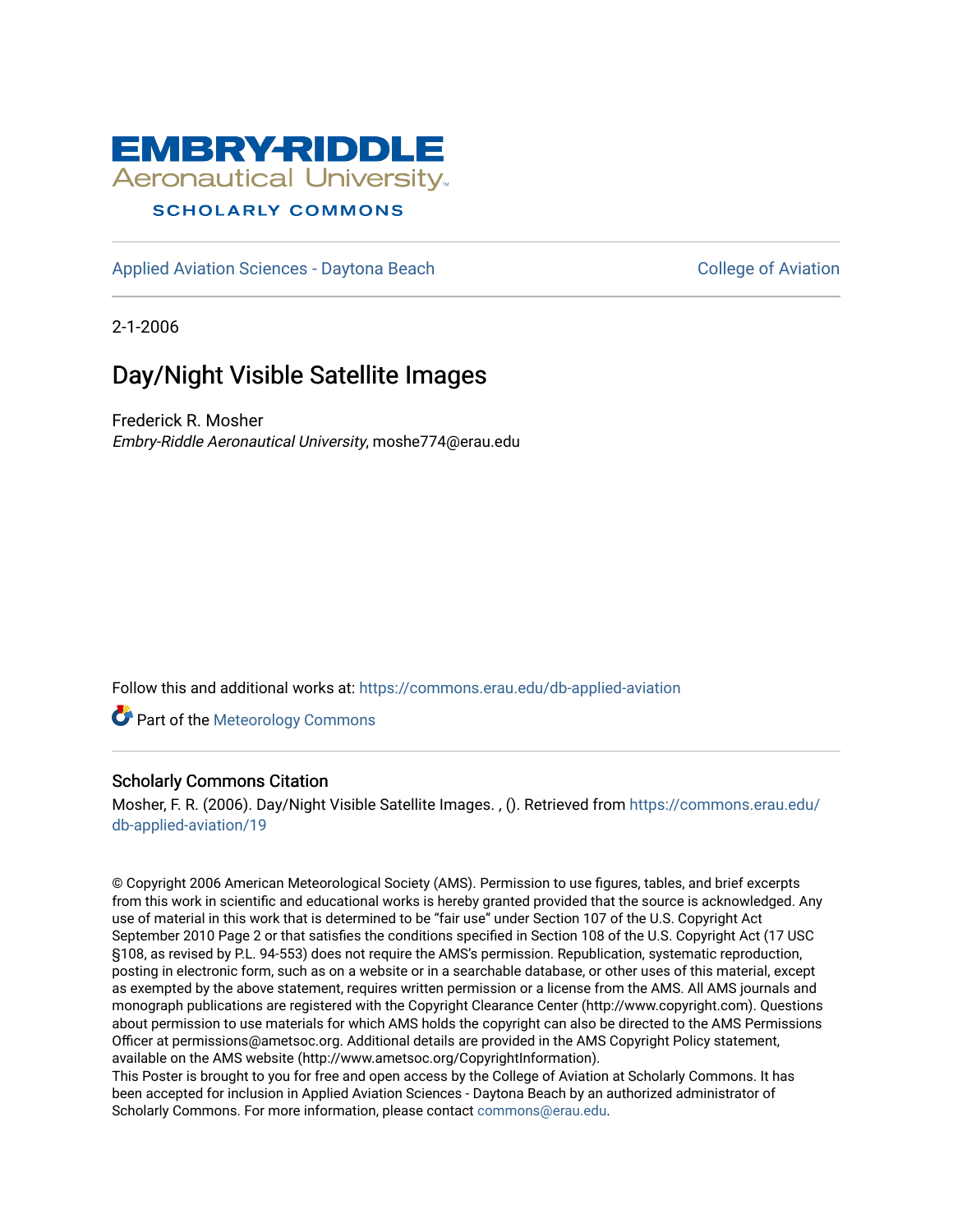# **P3.23 Day/Night Visible Satellite Images**

Frederick R. Mosher\* Embry-Riddle Aeronautical University Daytona Beach, Florida

#### **Introduction**

Visible satellite images are very useful for a wide variety of users. In particular, they are helpful in identifying areas of clouds and fog for general aviation pilots who must fly within sight of ground. However visible satellite images have several major drawbacks, such as at night the visible pictures are black. Another problem is that it is sometimes difficult to distinguish between high clouds and low clouds. While the infrared channel can be used at night, frequently the low clouds and fog are near the temperature of the ground, so low clouds do not show up well on infrared images.

#### **Nighttime Low Cloud Detection**

Starting with the GOES-8 geostationary satellite series, the 3.9 micron channel has been available. At night the difference between the 3.9 and 11 micron channels detects emissivity differences rather than absolute temperature (Ellrod, 1995). The temperature difference between the channels is on the order of a few degrees. These emissivity differences are related to the size of the cloud particles, so small droplets (such as occur in fog) can be readily distinguished from larger ice crystal clouds or the ground. Hence low clouds can be detected at night even if they are at the same temperature as the ground. Ellrod (1995 ) has developed a difference product (available at http://www.orbit.nesdis.noaa.gov/smcd/opdb/a viation/fog.html) which can be used at night for low cloud detection. However this product is only available at night, and processing is terminated when the sun rises on the east coast of the US. Figure 1 shows an example of the NESDIS fog image product at night.

\**Corresponding Author Address:*  Frederick R. Mosher, Applied Aviation Sciences, Embry-Riddle Aeronautical University, 600 S. Clyde Morris Blvd. Daytona Beach, FL 32114; e-mail Frederick.Mosher@erau.edu



Figure 1. Nighttime fog product from NESDIS with yellow clouds being low clouds and blue being high clouds.

A similar band difference product is available from NCAR-RAP which is just the band 2 minus band 4 without screening for day/night transitions. This difference product is available at http://www.rap.ucar.edu/weather/satellite A similar difference product is available on the AWIPS workstations used by NWS forecasters. However, during the day the sun has some radiance at the 3.9 micron frequency, so during the day there is a blend of the emissivity differences and the reflected solar energy. Hence there is a marked change in appearance of the clouds between the day and night which make interpretation of the 3.9- 11 micron images difference images difficult, especially for users not trained in satellite image interpretation. Figure 2 shows an example of the 3.9-11 micron difference product with the sun rise going extending from the Northern Wisconsin to Texas. In this product the low clouds are dark during the night and white during the day. The cirrus clouds are white both day and night.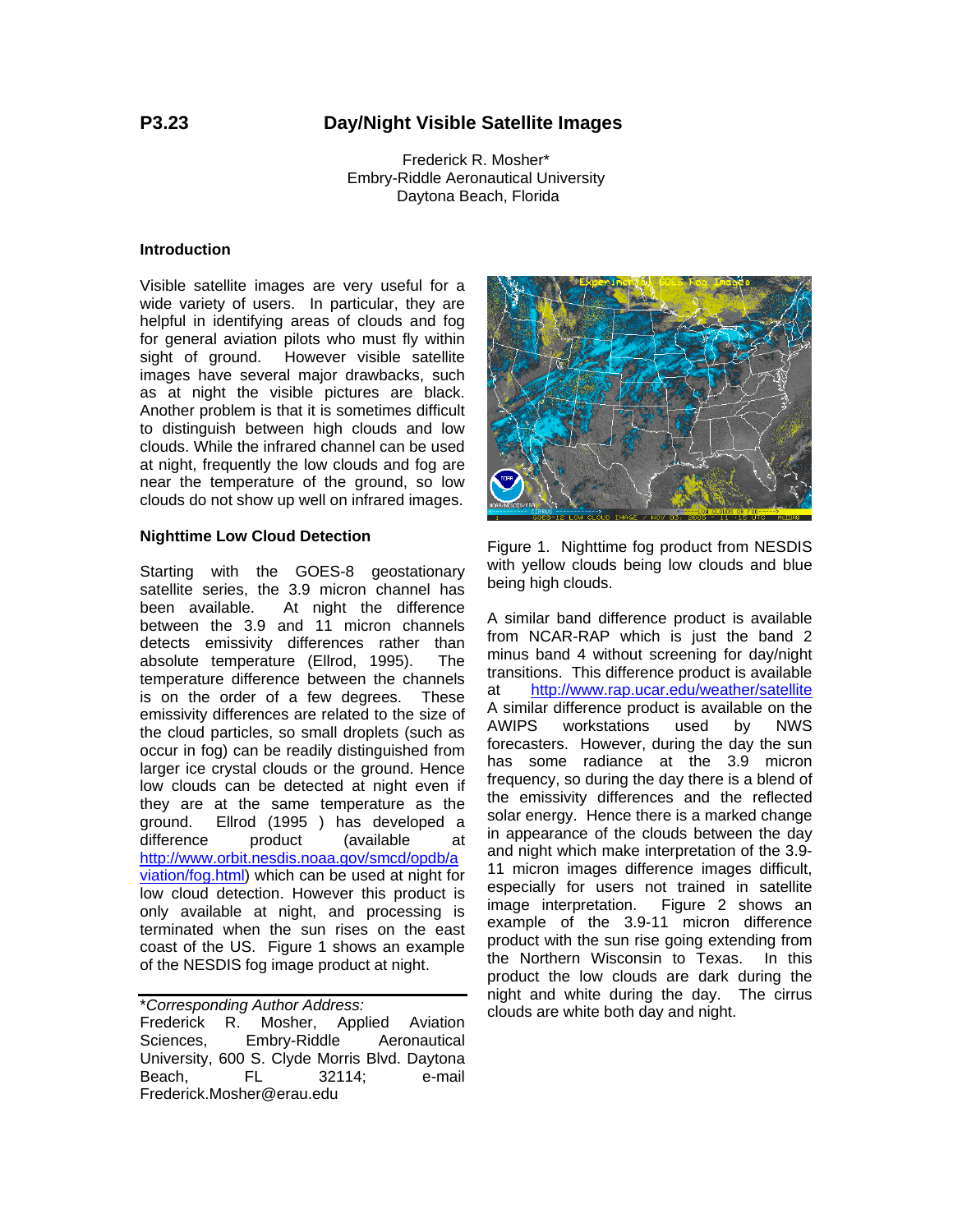

Figure 2. 3.9-11 micron difference from NCAR-RAP. The western and central US is still dark while the eastern US are in daylight. The low clouds at night are dark and white during the day. The high clouds are white both day and night.

# **Day-Night Cloud Detection**

To try to improve the interpretation problem, the Aviation Weather Center (AWC) has developed a vis/fog product (available at aviationweather.gov that inserts the visible image into the daytime portion of the image, and uses the 3.9-11 micron fog image in the nighttime portion of the image.



Figure 3. AWC GOES-east vis/fog product with 3.9-11 micron difference product inserted into the nighttime (left) sections of the visible image. At night the high clouds are dark and the low clouds are white with the ground being gray. The colored dots show observed IFR (red), MVFR (blue), and VFR (white) flying conditions at airports.

While this is an improvement for low cloud surveillance (they remain white both day and night), there still is a major discontinuity in appearance of the high clouds between day (white) and night (black). Figure 3 shows the same time as figure 2 above but with the AWC vis/fog product from the GOES-east satellite.

Another approach to continuous day-night satellite visible image continuity has been developed for the National Hurricane Center (NHC) by NESDIS which utilizes a brightness normalized visible image for the daytime portion of the image and inserts an infrared image into the nighttime portion. These data are available at http://www.nhc.noaa.gov/satellite.shtml and are illustrated by figure 4 for the east Pacific sector. These data show the day-night continuity of high clouds, such as hurricanes, but limit the monitoring of low clouds that are near the ground temperature.



Figure 4. NHC visible-infrared composite product with the visible being on the right and the infrared image inserted on the left where the sun is still below the horizon.

This problem of day/night differences in appearance also limits the potential to make visible global mosaics. A number of groups make global infrared and water vapor composites (such as SSEC at http://www.ssec.wisc.edu/data/composites.htm l), but no one makes a visible global composite. Not all of the satellites scan at the same time or at the same rate, so there are time differences between sections of the mosaic. For infrared and water vapor, the cloud displacements are relatively minor, but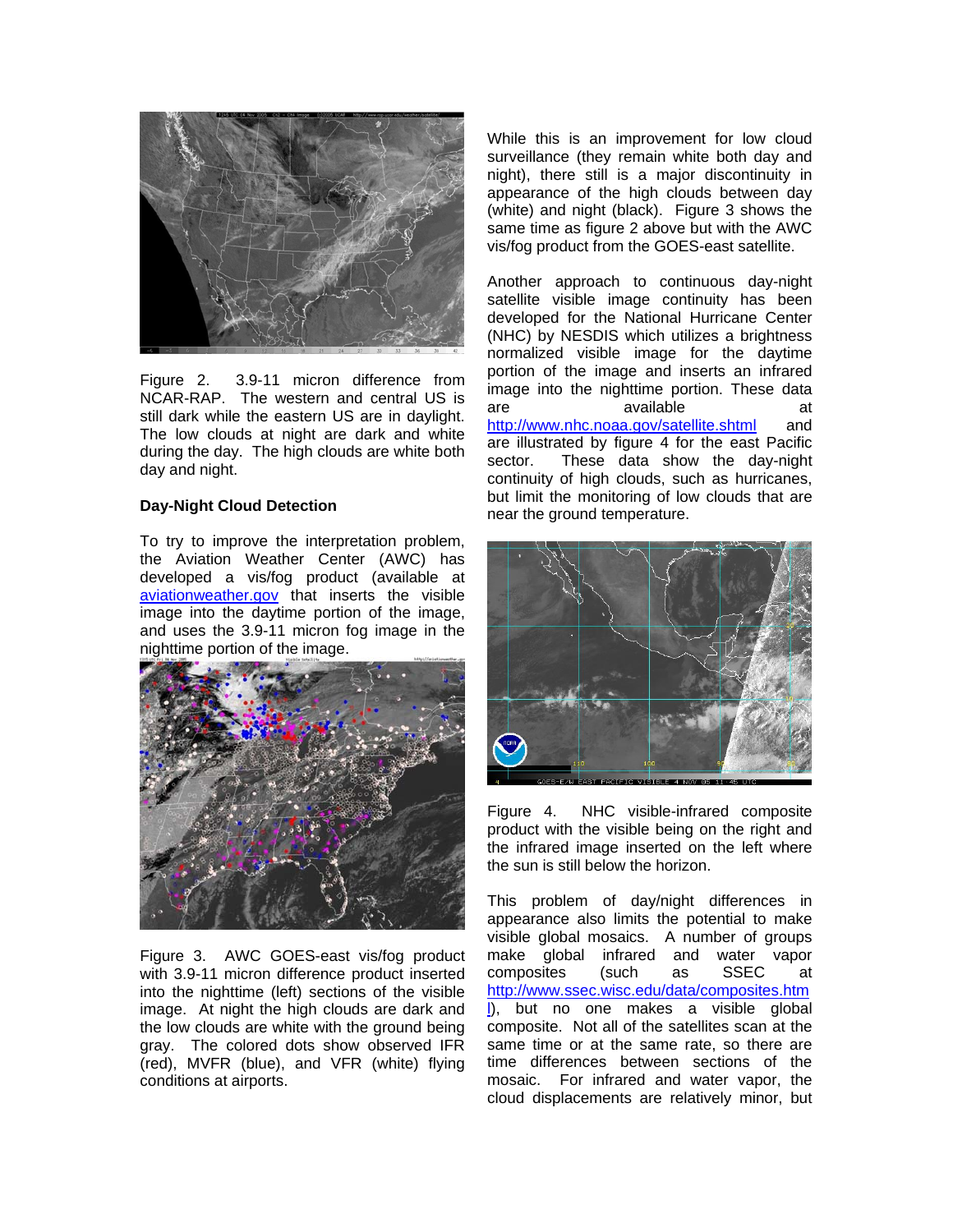for the visible the sun is moving at 1000 mi/hr, so minor time differences between images make large appearance differences. To solve this problem, one needs the nighttime section of the images to have the same approximate appearance as the daytime. This requires a synthetic nighttime "visible" image and a brightness normalized visible image during the day. This purpose of this day/night visible effort has been to develop such a product.

# **Day-Night "Visible" Images**

In order to make the day-night "visible" type images, one needs to generate a derived product that has properties of both visible and infrared types of data. The brightness of the 11 micron infrared image is primarily determined by the cloud temperature, so high, cold clouds are white. For the visible the brightness is primarily determined by the sun angle and the optical thickness of the cloud so all thick clouds are white during the day. The intent of the day-night image is to separate the information in the image into two classes; a high cloud class and a low cloud class. The high clouds will use a blue color to identify them while the low clouds will be white. This allows for separate processing in both day and night regions of the image so that the net result looks similar to each other for both day and night.

The nighttime portion of the derived image is generated from a combination of the 11-3.9 micron "fog" image and the raw infrared image. The "fog" portion of the image is constructed from the temperature difference of the 11 and 3.9 micron channels. The 11-3.9 micron temperature difference is relatively small. In order to see significant effects, this difference is stretched into the dynamic range of the display device. The stretch used has a -8 degree C difference mapped to a count of 1 and a +6 degree C difference mapped to a count of 223. The difference values from -8 to +6 were linearly mapped to the interval between 1 and 223. This difference enhancement leaves the low clouds with small droplets white, the ground gray, and the high cirrus clouds with large ice particles black. The dark, cirrus cloud pixels (less than 66 counts of the stretched difference) are then replaced with infrared image pixels as are any other "fog" pixels higher than 18,000 ft. The 18,000 ft. temperature threshold is determined

from a modified standard atmosphere. This derived product has the "fog" difference product where ever there are small droplet clouds along with the ground pixels, and infrared pixels inserted into all other locations. For the higher clouds the infrared pixels are bright, so most of these inserted pixels are bright.

In order to provide separate color enhancements for high and low pixels that may have similar brightness values, the image is subdivided into two images with different dynamic ranges. The image is divided into those pixels above 18,000 ft. and those below. The brightness of the pixels above 18,000 ft are stretched into the gray scales between 1 and 64. The brightness of the pixels below 18,000 ft are stretched into the gray scales between 65 and 255. The lower clouds are given a larger dynamic range than the high clouds in order to allow for future enhancement of dim features near the ground, such as would be used to detect volcanic ash or haze. The two images are then recombined into one image. Figure 5 shows this image with the two brightness ranges. The left side of the image is the nighttime portion of the image.



Figure 5. Derived product where pixels above 18,000 ft are given a brightness range of 1-64 and the pixels below are given a range of 65- 255. The nighttime portion of the image is on the left.

For operational use, however, the dark high portion of the image is given an enhancement that stretches the 1-64 gray scales into a 0-255 blue scale with the 65-255 being stretched into a 0-255 black and white scale. The net result is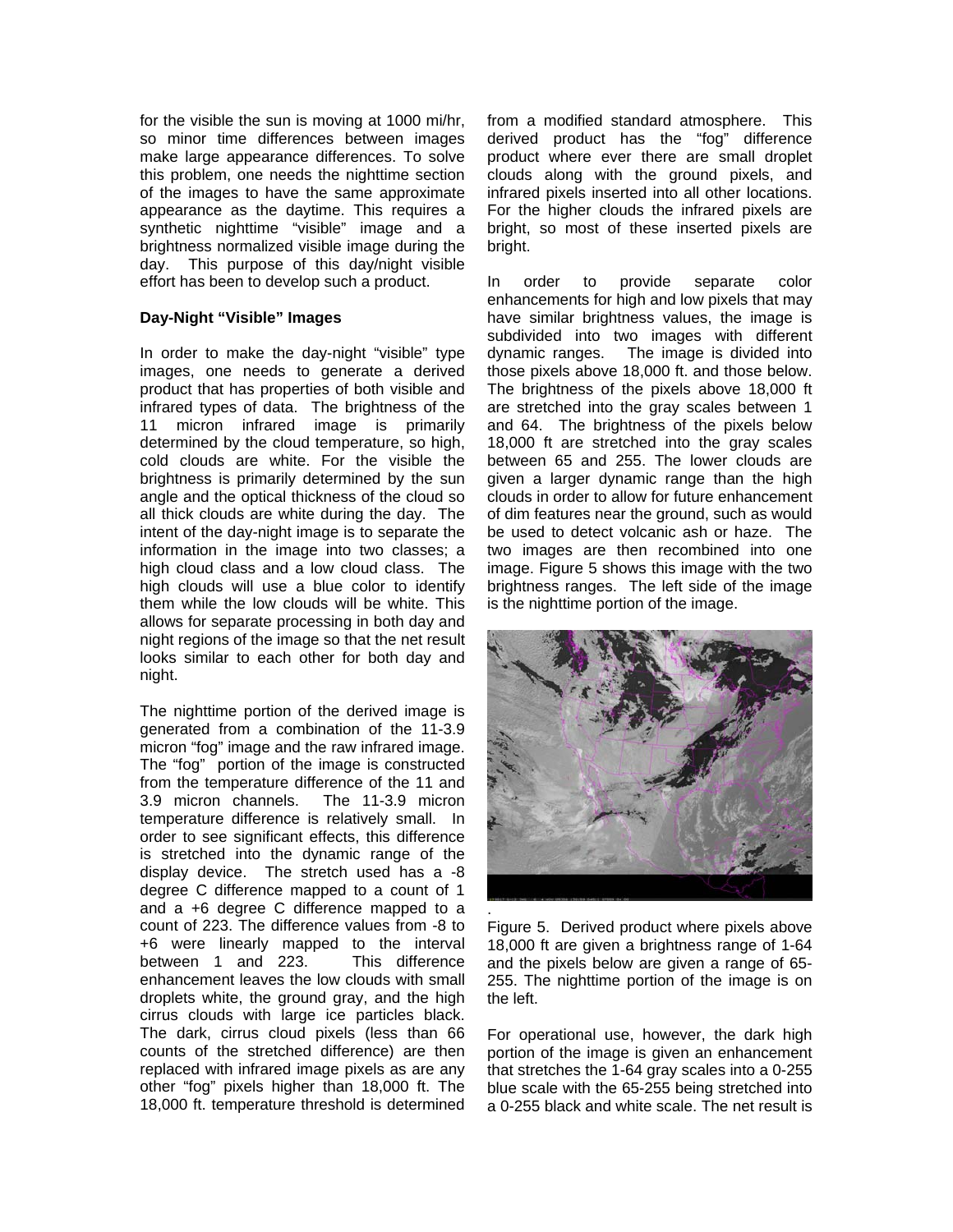an image with the higher clouds having a blue tint, and the lower cloud looking white. Figure 6 shows the same image with the blue tint for the high clouds. The blue tint was chosen to conform to the general convention of NESDIS of having high clouds colored blue, such as shown in figure 1.



Figure 6. Same image as figure 5, but with a blue tint given to the clouds above 18,000 feet. The night portion of the image is on the left. The night portion low clouds are derived from the 11-3.9 micron "fog" difference while the higher nighttime clouds utilize 11 micron infrared image pixels.

# **Daytime Brightness normalization**

The daytime portion of the image is generated from the visible pixels and then height separated by the 11 micron infrared channel. The visible pixels first require a brightness normalization to remove the effects of the varying sun angle. The solar energy hitting the top of the atmosphere has an intensity variation determined by the cosine of the solar zenith angle (the angle from overhead to the sun). Figure 7 shows a raw visible image (obtained from the SSEC web site at http://www.ssec.wisc.edu/data/east/latest\_east vis.jpg) that shows the clouds getting dimmer as they approach the terminator zone, and then the dark areas to the west where the sun is below the horizon. A first order brightness normalization is to divide the measured visible brightness by the cosine of the solar zenith angle. If the normalized brightness is linearly scaled from 0 to 100, this is termed the albedo of the cloud.



Figure 7. Visible GOES-east image of the US showing decrease in brightness of the clouds as the sun is lower in the sky. The dark area on the left is where the sun is below the horizon.

Several groups provide visible satellite images that have been divided by the cosine of the solar zenith angle. Figure 8 shows the same time as figure 7, but having the visible brightness converted to albedo. These data were obtained from the NCAR-RAP web site at http://www.rap.ucar.edu/weather/satellite



Figure 8. Visible GOES-east data at the same time as figure 7. The visible brightness has been divided by the cosine of the solar zenith angle.

However one can note that the clouds near the terminator zone are overly brightened. Clouds are not perfect Lambertian reflectors and do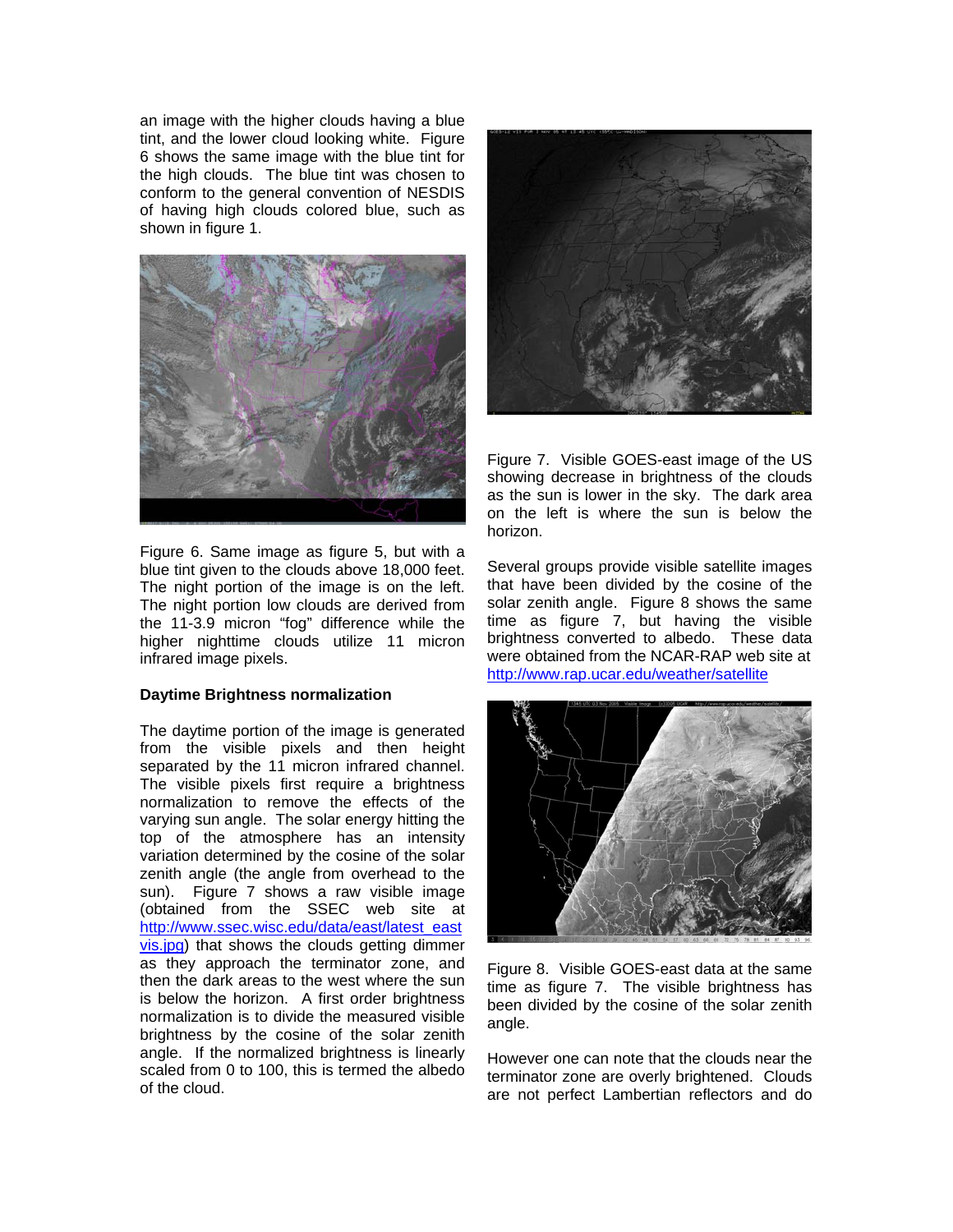not maintain a constant albedo as a function of sun angle. The relationship of albedo to sun angle is a complex function dependent upon cloud particle size distribution, cloud thickness, total scattering angle, and cloud geometry. Generally the cloud's albedo increases with sun angles near the horizon. This then has the adverse effect of having normalized visible clouds near the sunrise or sunset line being too bright. For this effort an empirically derived correction factor was used to adjust the albedo. The cosine of the solar zenith angle was adjusted by a factor of  $1/(1 + \theta/\pi)$  where  $\theta$ is the solar zenith angle in radians and  $\pi=3.14$ . This helped, but did not totally eliminate the over brightening near the terminator.

# **Day-Night "Visible" Reconstructed Images**

The brightness normalized visible image pixels are then divided into two images, above and below 18,000 ft. using the same procedures as the nighttime pixels. The visible pixels above 18,000 ft. are stretched into the 1-64 brightness scale while the lower pixels are given the 65-255 gray scales. The images are then reconstructed into a single daytime image. The nighttime and daytime images are then reconstructed into a single image that is then displayed with an enhancement table that gives the clouds above 18,000 ft a blue tint. Figure 6 shows an example of this reconstructed day-night "visible" image. The day light portion of the image is on the right, and the night time portion of the image is on the left. Figure 9 shows the full resolution portion of the image for the Texas region showing the transition of the daylight portion on the right and the night time portion on the left.

This same processing can be used on multiple satellites and the results pieced into a global mosaic. Figure 10 shows an example of a Western Hemisphere mosaic generated from day-night "visible" images from GOES-east, GOES-west, Meteosat-8 (MSG), and GAC polar satellite data for the polar regions. The sunrise extends from western Greenland down the east coast of the US, across Central America and out into the eastern South Pacific.



Figure 9. Same data as figure 6, but showing the full resolution details over Texas. The day light region is on the right and the nighttime region is on the left.



Figure 10. Western Hemisphere day-night "visible" mosaic of GOES-east, GOES-west, Meteosat-8 (MSG), and polar orbiter GAC data in the polar regions. The sunrise is from western Greenland down the east coast of the US down into the eastern South Pacific.

# **Future Development**

While the empirically derived brightness normalization described above greatly helps in having a uniform visible brightness from sunrise to sunset, it still is not perfect. When there is forward scattering (the scattering angle between the sun, cloud and satellite approaching 180 degrees) the cloud is still over brightened. A normalization technique